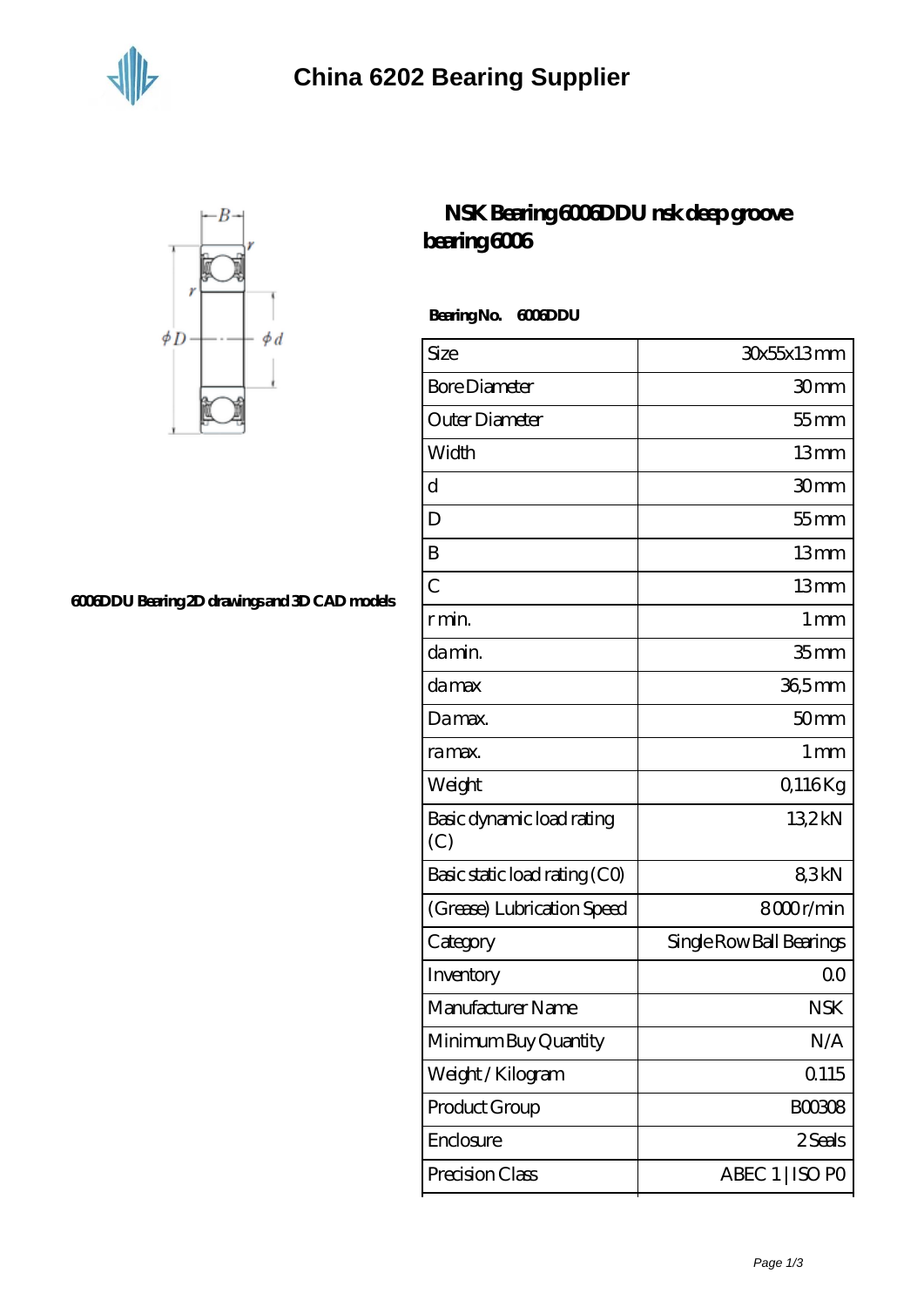

## **[China 6202 Bearing Supplier](https://m.jonathanandsylvia.com)**

| Maximum Capacity / Filling<br>Slot | No                                                                                                                                                                                       |
|------------------------------------|------------------------------------------------------------------------------------------------------------------------------------------------------------------------------------------|
| Rolling Element                    | <b>Ball Bearing</b>                                                                                                                                                                      |
| Snap Ring                          | No                                                                                                                                                                                       |
| <b>Internal Special Features</b>   | No                                                                                                                                                                                       |
| Cage Material                      | Steel                                                                                                                                                                                    |
| Enclosure Type                     | Contact Seal                                                                                                                                                                             |
| Internal Clearance                 | CO-Medium                                                                                                                                                                                |
| Inch - Metric                      | Metric                                                                                                                                                                                   |
| Long Description                   | <b>30MM Bore: 55MM</b><br>Outside Diameter; 13MM<br>Outer Race Diameter, 2<br>Seals; Ball Bearing; ABEC 1  <br>ISO PO, No Filling Slot; No<br>Snap Ring, No Internal<br>Special Features |
| Category                           | Single Row Ball Bearing                                                                                                                                                                  |
| <b>UNSPSC</b>                      | 31171504                                                                                                                                                                                 |
| Harmonized Tariff Code             | 8482105068                                                                                                                                                                               |
| Noun                               | Bearing                                                                                                                                                                                  |
| Keyword String                     | Ball                                                                                                                                                                                     |
| Manufacturer URL                   | http://www.nskamericas.co<br>m                                                                                                                                                           |
| Manufacturer Item Number           | <b>GOGDDU</b>                                                                                                                                                                            |
| Weight/LBS                         | 0.115                                                                                                                                                                                    |
| Outside Diameter                   | 2165Inch   55 Millimeter                                                                                                                                                                 |
| Outer Race Width                   | Q512Inch   13Millimeter                                                                                                                                                                  |
| <b>Bore</b>                        | 1.181 Inch   30Millimeter                                                                                                                                                                |
| <b>SRI</b>                         | 361                                                                                                                                                                                      |
| hidYobi                            | 6006DDU                                                                                                                                                                                  |
| LangID                             | 1                                                                                                                                                                                        |
| D                                  | 55                                                                                                                                                                                       |
| <b>SREX</b>                        | 0 <sub>O</sub> 4                                                                                                                                                                         |
| $\mathbf{B}$                       | 13                                                                                                                                                                                       |
| damin                              | 35                                                                                                                                                                                       |